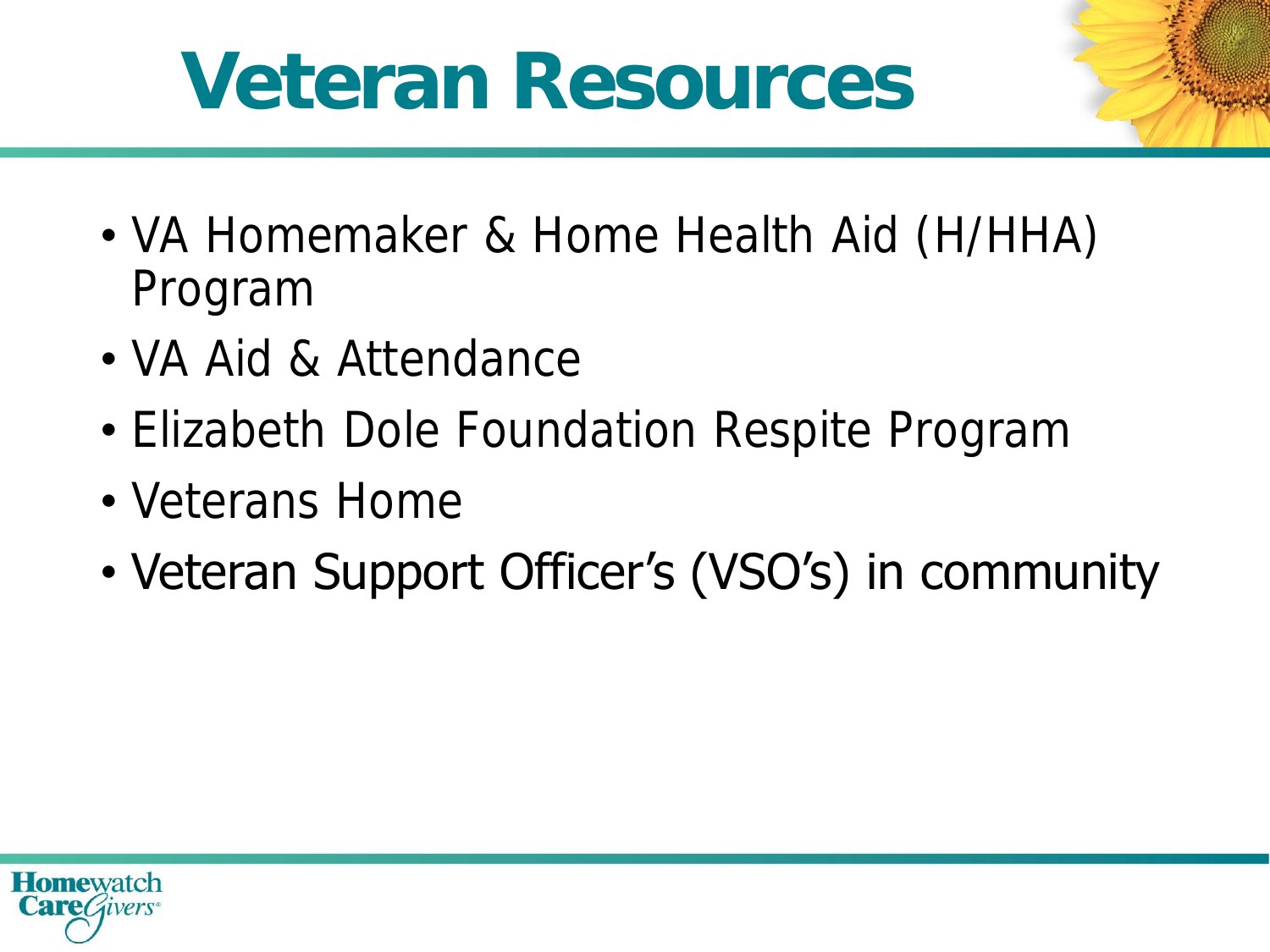## **VA Homemaker & Home Health Aid (H/HHA) Progam**

- Unique extended care services via non-VA providers in the community (public and private home care agencies).
- Usually between 12-28 hours of homecare per week.
- No co-payments / no cost to veteran
- Since the VA does not directly provide homemaker or home health aide services, veterans seeking these services qualify for community care automatically.
- TriWest is VA's service provider in W. Washington
- H/HHA Program result of VA Mission Act of 2018 and part of the Community Care Network Program

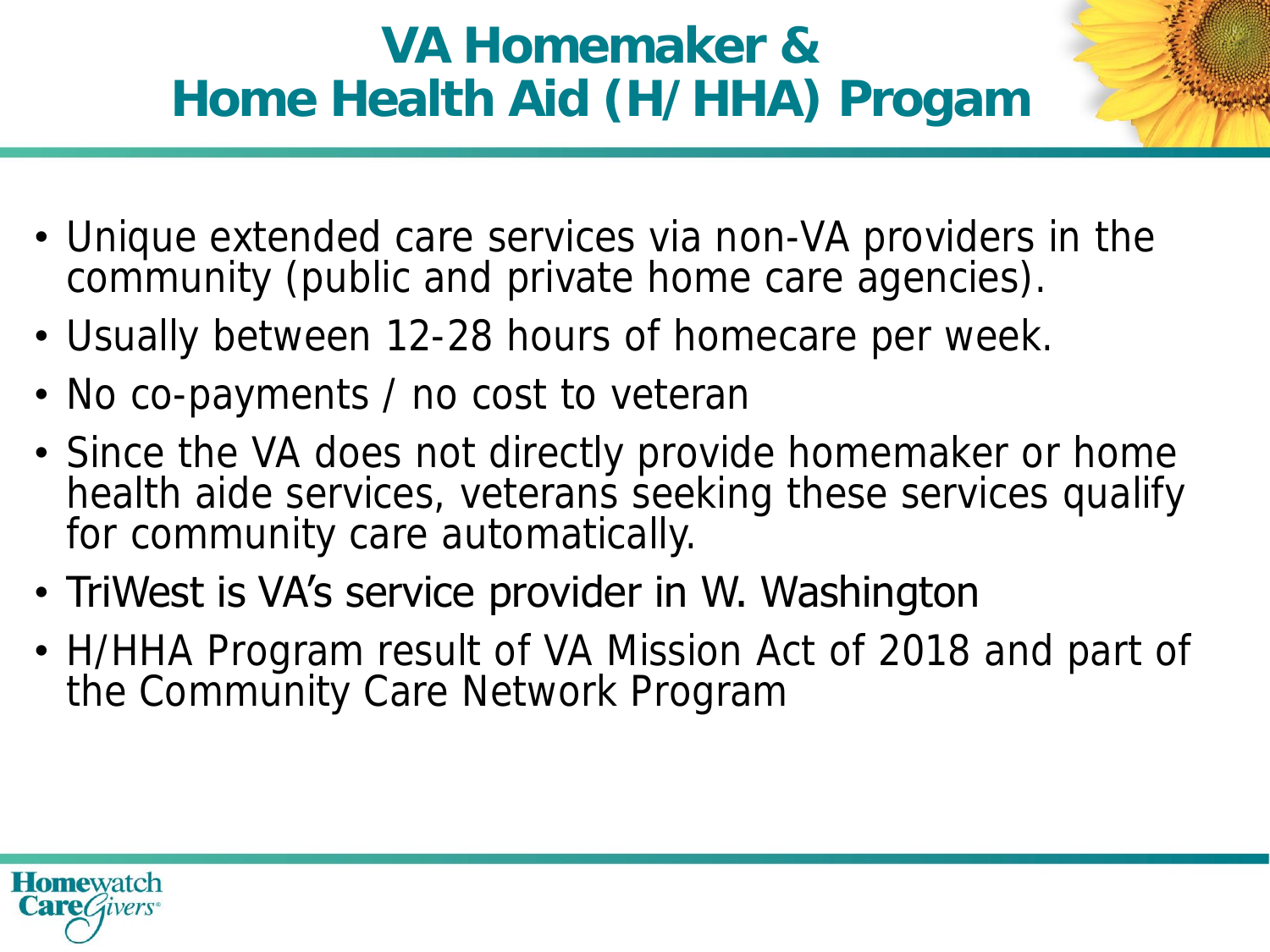# **How to Qualify for H/HHA**

- Must be eligible for VA benefits.
- Must be receiving medical care through the VA.
- If not signed up for VA healthcare but are eligible can contact (877) 222-8387 or apply online at: <https://www.va.gov/vaforms/medical/pdf/10-10EZ-fillable.pdf>
- Must have DD214 and VA Disability Letter to complete.

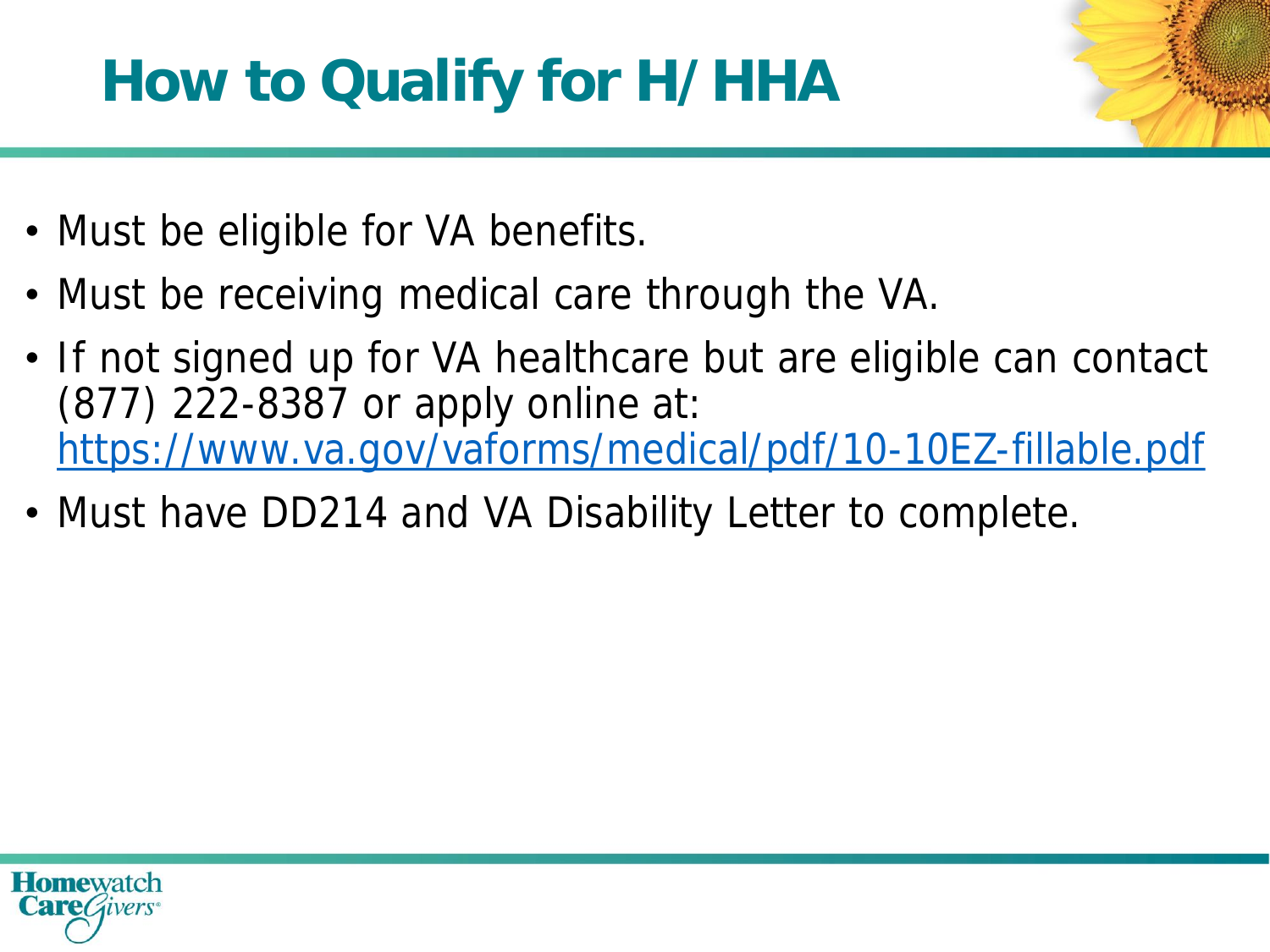- Demonstrate a clinical need for H/HHA services.
- VA primary care provider or a geriatrics care team conducts a comprehensive assessment to evaluate level of dependence in Activities of Daily Living (ADLs) and Instrumental Activities of Daily Living (IADLs).

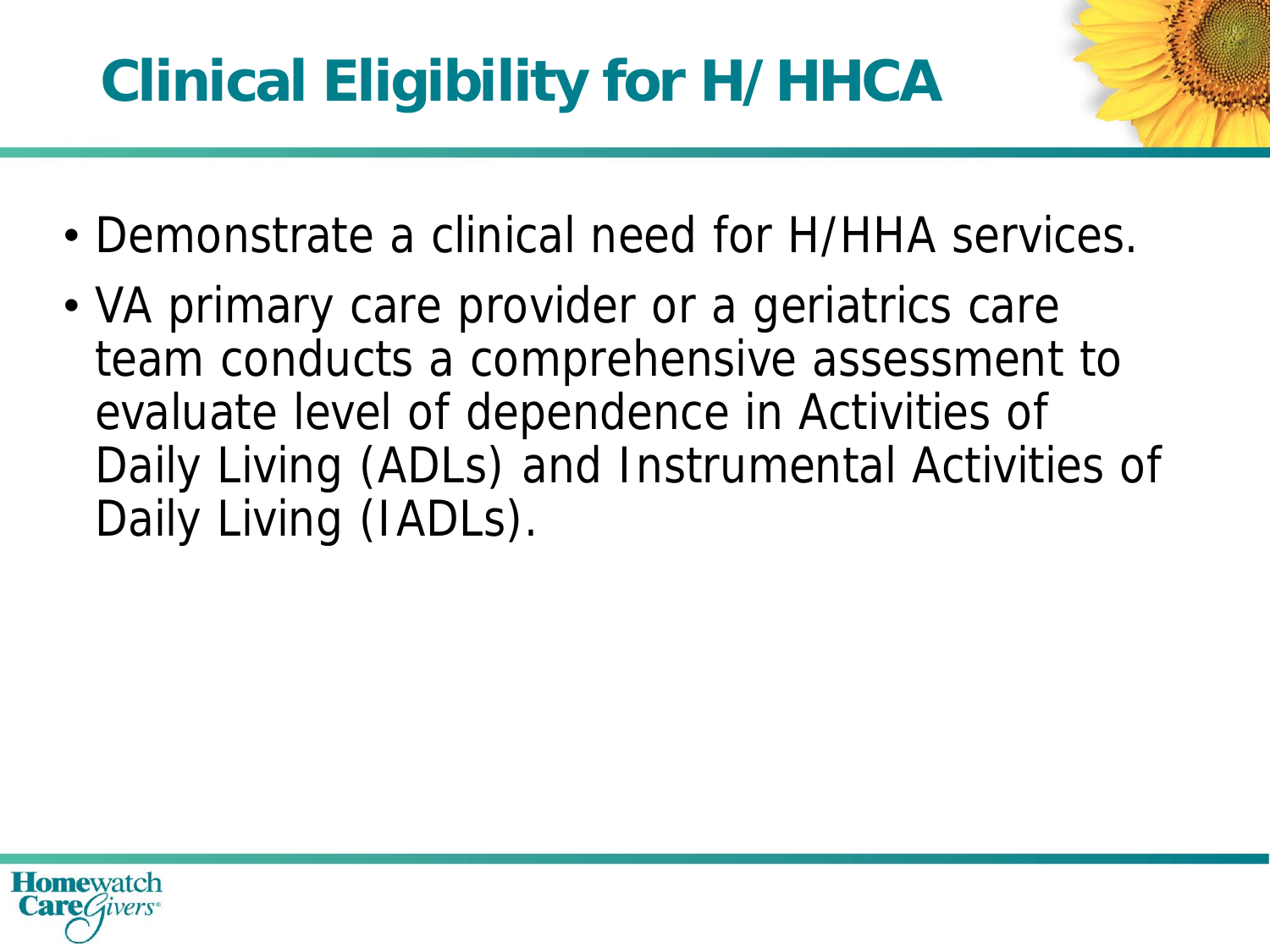# **Meeting H/HHA Eligibility**

- A veteran meets clinical eligibility criteria for the VA H/HHA Program if their assessment identifies:
	- o Dependencies in three or more ADLs; or
	- o Significant cognitive impairment; or
	- o Dependencies in two ADLs and the veteran meets any two of the following conditions:
		- Has dependencies in three or more IADLs;
		- Is 75 years old or older;
		- Has been diagnosed with clinical depression;
		- **EXEC** Lives alone in the community;
		- Has been recently discharged from a nursing facility, or has an upcoming nursing home discharge plan contingent on receipt of home and community-based care services;
		- Has demonstrated high use of medical services defined as three or more hospitalizations in the past year or has utilized outpatient clinics or emergency evaluation units twelve or more times in the past year.

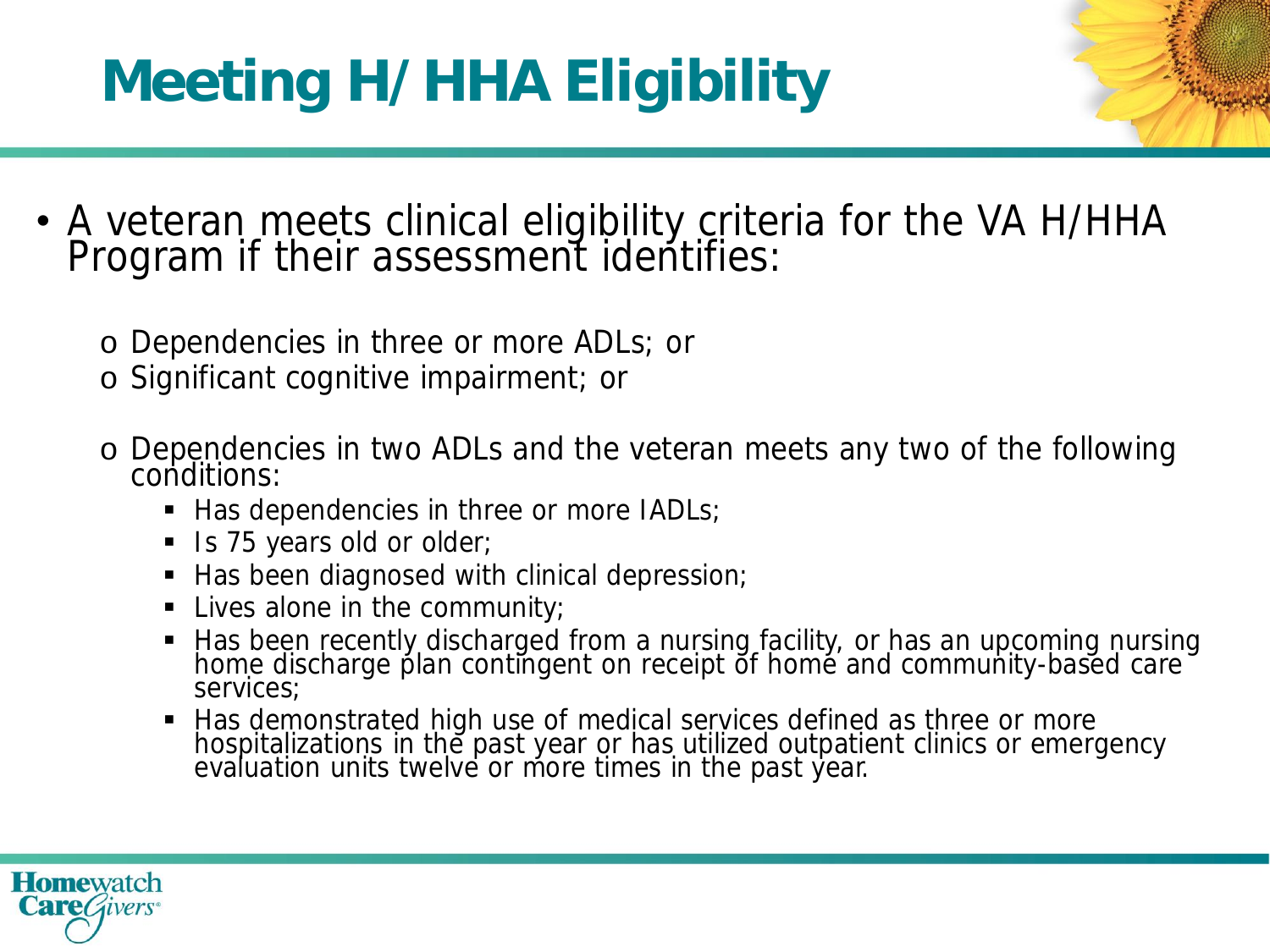## **VA Aid and Attendance**

- Veterans receiving a VA pension may be eligible for additional monthly payment above normal pension amount.
- Can qualify if not receiving VA pension.
- Approval process can take up to 9 months (or more).
- Veterans 90 yrs. or older receive expedited processing.
- Surviving spouse benefits are available.

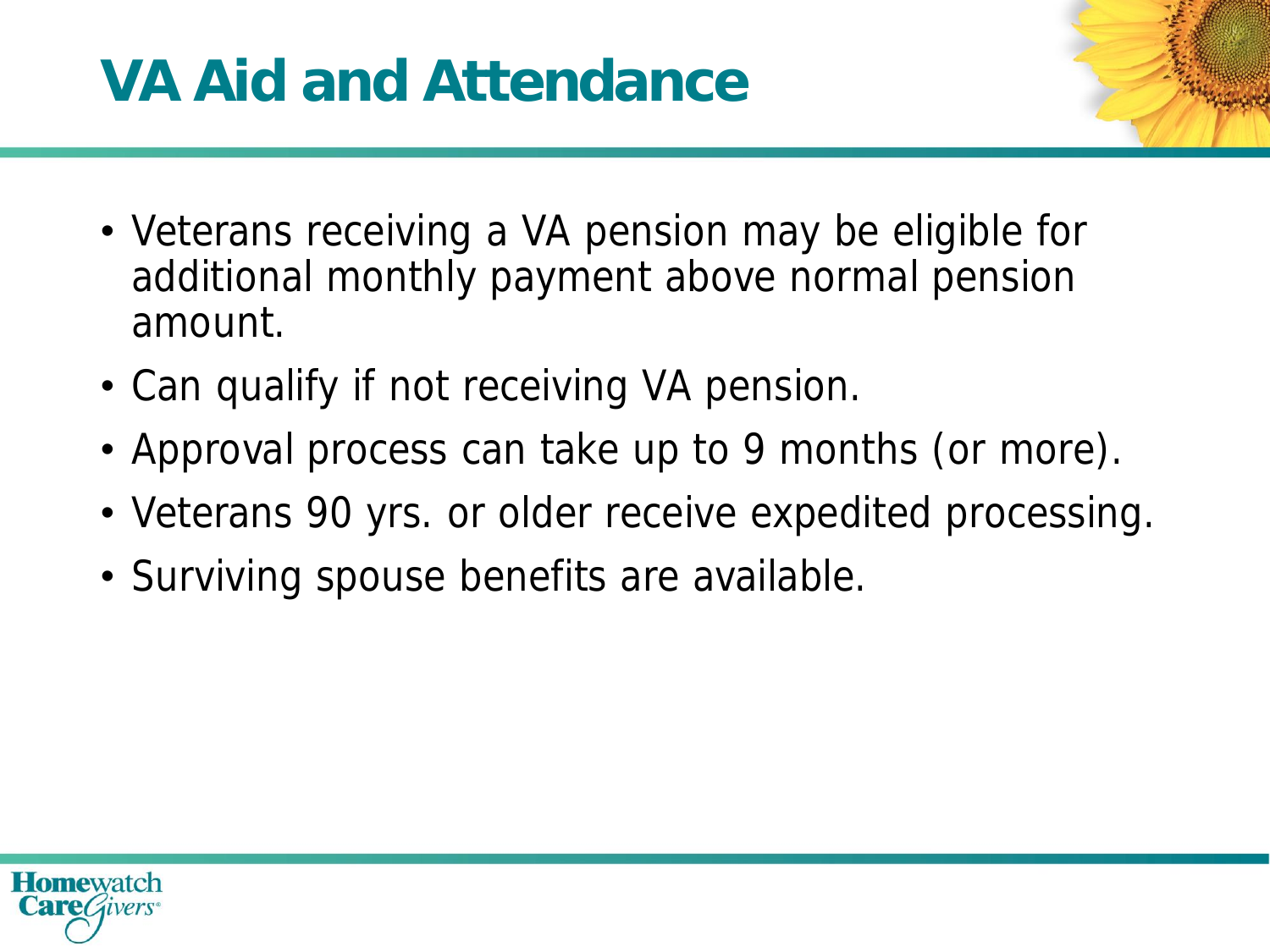#### **Must meet one of these requirements:**

- o Require the aid of another person in order to perform some tasks of everyday living. A few examples include:
	- **•** assistance with bathing, feeding, preparing meals, taking medications, dressing, using the restroom, adjusting prosthetic devices and/or providing daily oversight to help ensure safety.
- o Bedridden, apart from any prescribed course of treatment or therapy.
- o A patient in a nursing home, due to a mental or physical incapacity.
	- **EXA** Mental incapacities include Alzheimer's disease or dementia.
- o Eyesight is limited to a corrected 5/200 visual acuity OR less in both eyes OR concentric contraction of the visual field to five degrees or less.

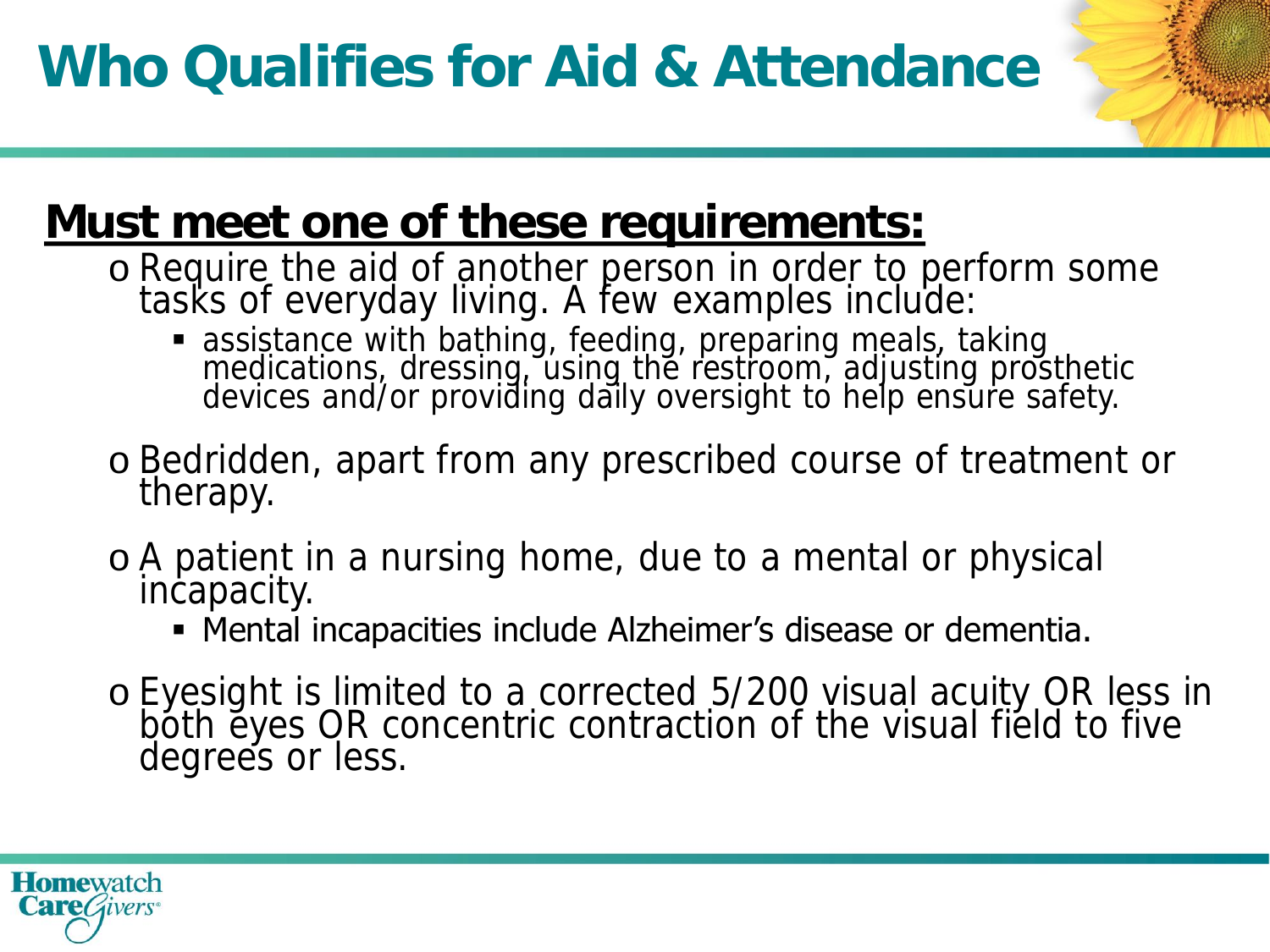## **Where Can You Use Aid & Attendance Benefits**

- In-Home Care
- Assisted Living / Independent Living
- Memory Care
- Adult Family Homes
- Nursing Homes
- Adult Day Services.

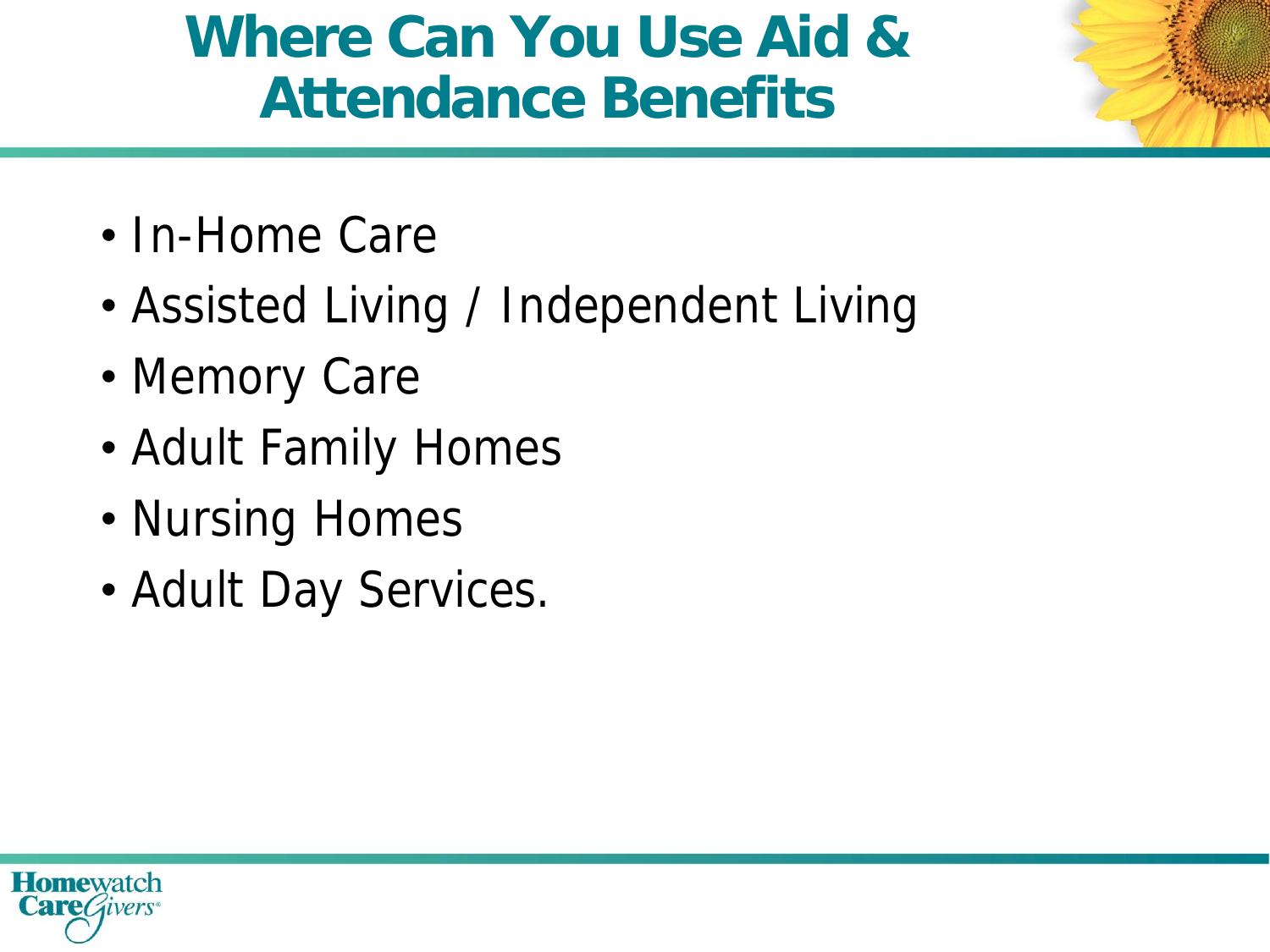# **Financial Eligibility**

- Net worth not more than \$130,000.
- Does not include:
	- o Home (primary residence)
	- oPersonal effects including appliances
	- oAutomobile
	- o Not more than \$2000 in bank account
- Similar to Medicaid financial eligibility requirements.

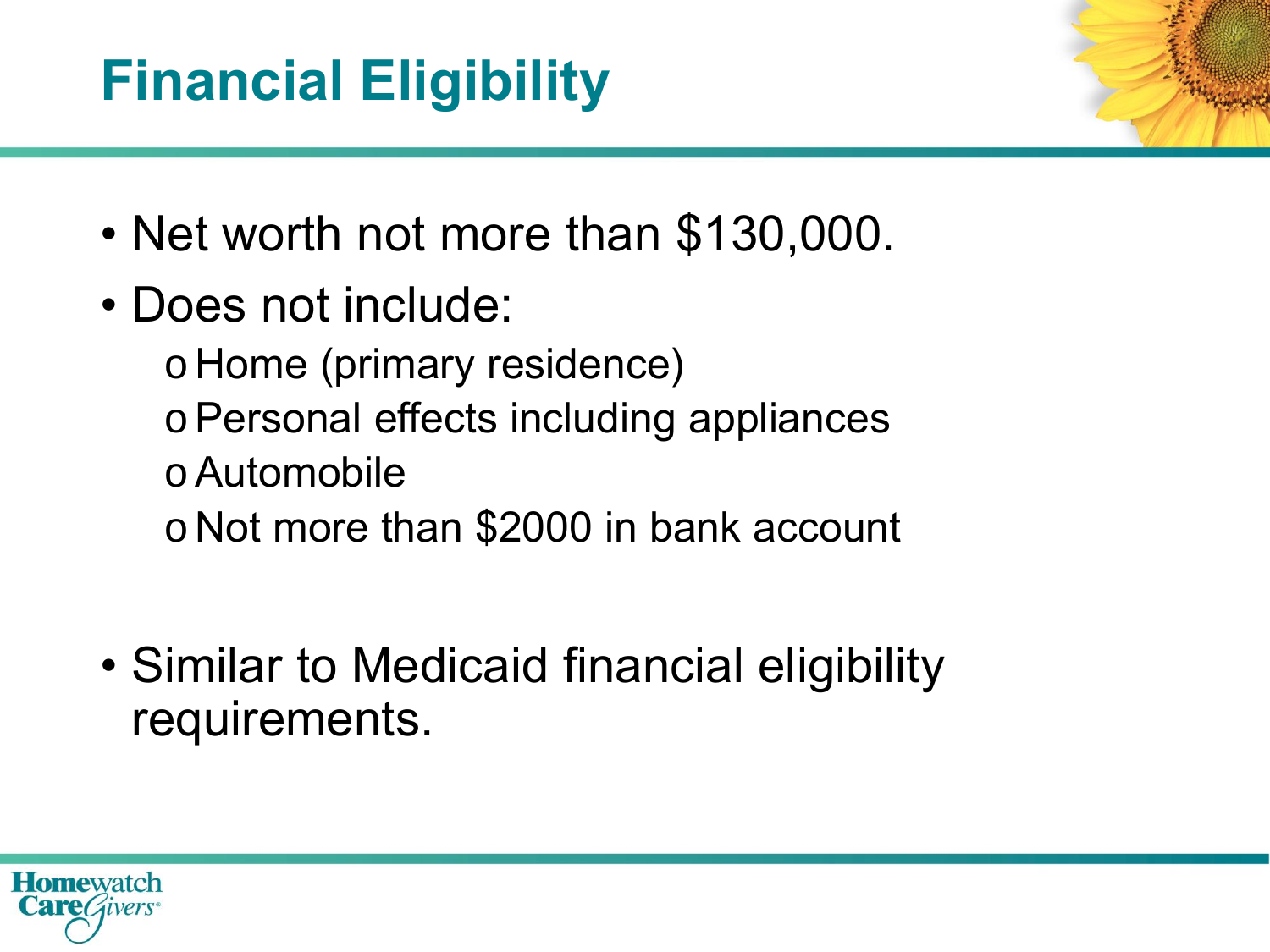## **VA Aid and Attendance Award Chart**



| <b>BASIC PENSION FOR VETERANS</b>                           | <b>MAXIMUM ANNUAL PENSION RATE (MAPR)</b> | <b>MONTHLY RATE</b> |
|-------------------------------------------------------------|-------------------------------------------|---------------------|
| Single veteran                                              | \$13,166                                  | \$1,098             |
| Veteran with spouse or one dependent                        | \$17,241                                  | \$1,437             |
| Two veterans married to each other                          | \$17,241                                  | \$1,437             |
| <b>BASIC PENSION FOR VETERANS PLUS AID &amp; ATTENDANCE</b> | <b>MAXIMUM ANNUAL PENSION RATE (MAPR)</b> | <b>MONTHLY RATE</b> |
| Aid & Attendance without dependents                         | \$21,962                                  | \$1,831             |
| Aid & Attendance with spouse or one dependent               | \$26,036                                  | \$2,170             |
| Two veterans married to each other (both qualify for A&A)   | \$34,837                                  | \$2,904             |
| <b>BASIC PENSION FOR VETERANS PLUS HOUSEBOUND</b>           | MAXIMUM ANNUAL PENSION RATE (MAPR)        | <b>MONTHLY RATE</b> |
| Housebound without dependents                               | \$16,089                                  | \$1,341             |
| Housebound with spouse or one dependent                     | \$20,166                                  | \$1,681             |
| IF QUALIFIED ADD TO ANY RATES ABOVE:                        | ADDITIONAL ANNUAL BENEFIT                 | <b>MONTHLY RATE</b> |
| Early war veterans add (Mexican War Border or WWI)          | \$2,991                                   | \$250               |
| Each additional dependent                                   | \$2,250                                   | \$188               |
| <b>SURVIVING SPOUSE RATES</b>                               | <b>MAXIMUM ANNUAL PENSION RATE (MAPR)</b> | <b>MONTHLY RATE</b> |
| Widow, no dependents                                        | \$8,830                                   | \$736               |
| Widow, no dependents with Aid & Attendance                  | \$14,113                                  | \$1,177             |
| Widow, no dependents with housebound                        | \$10,792                                  | \$900               |
| For each dependent add:                                     | \$2,250                                   | \$188               |

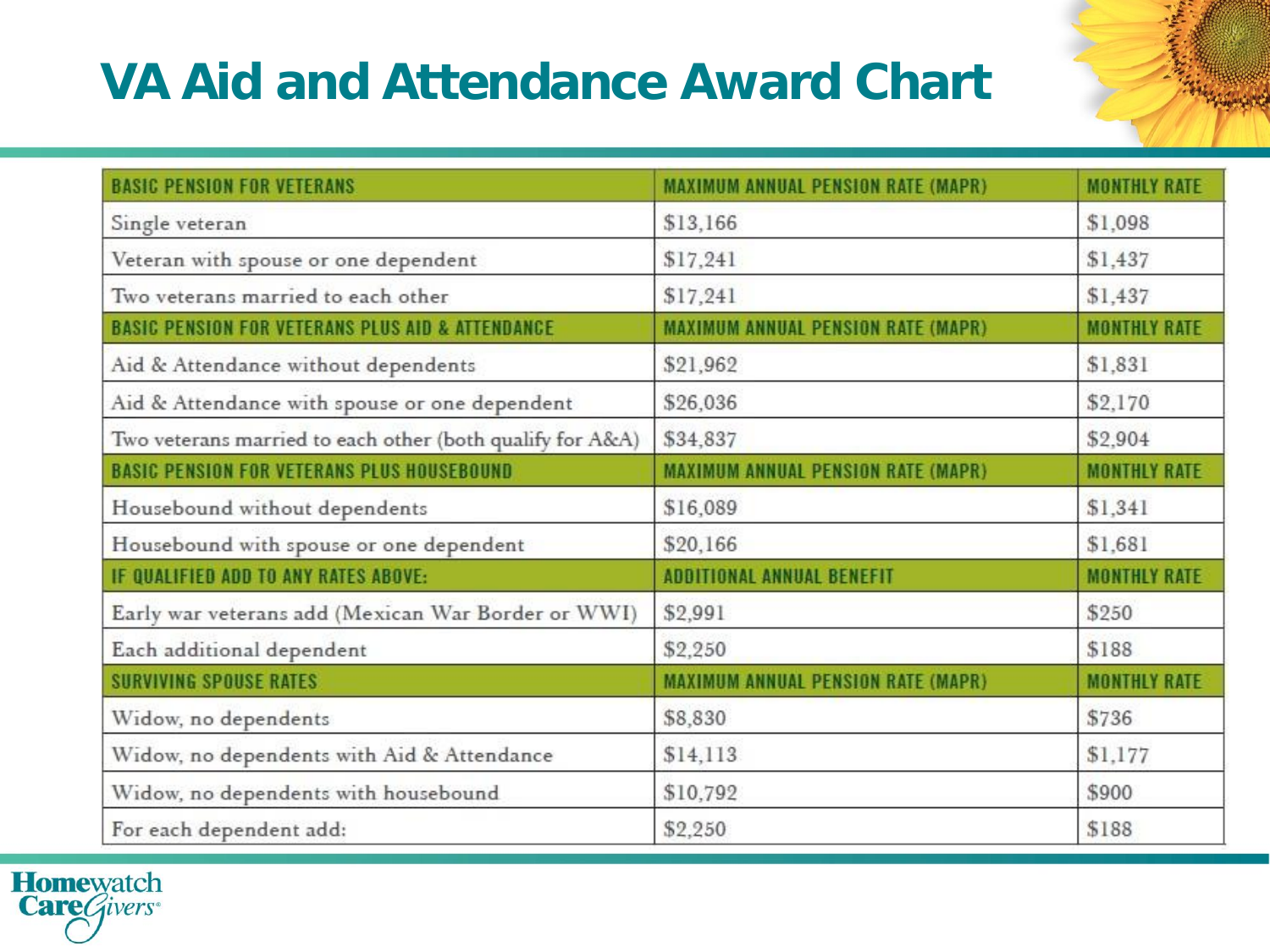# **Elizabeth Dole Foundation**



#### **Respite relief for family caregivers.**

- Give the family caregiver a break.
- It gives you help with everyday chores
- Can get up to 35 hrs. / week for no cost respite care services.

## **Who is this for?**

- Created for Military and Veteran caregivers.
- Respite care designed to giver caregiver a break.
- Age does not matter (can be for 65+ or under 65)
- Opportunity to bring professional caregiver into home.
- Your limits? Cannot be a solo caregiver forever. Part of a team.
- Respite service cover all aspects of home care.
- Respite care for every veteran who is aging or disabled.
- Application is at *hiddenheroes.org/respite* (takes a few minutes)

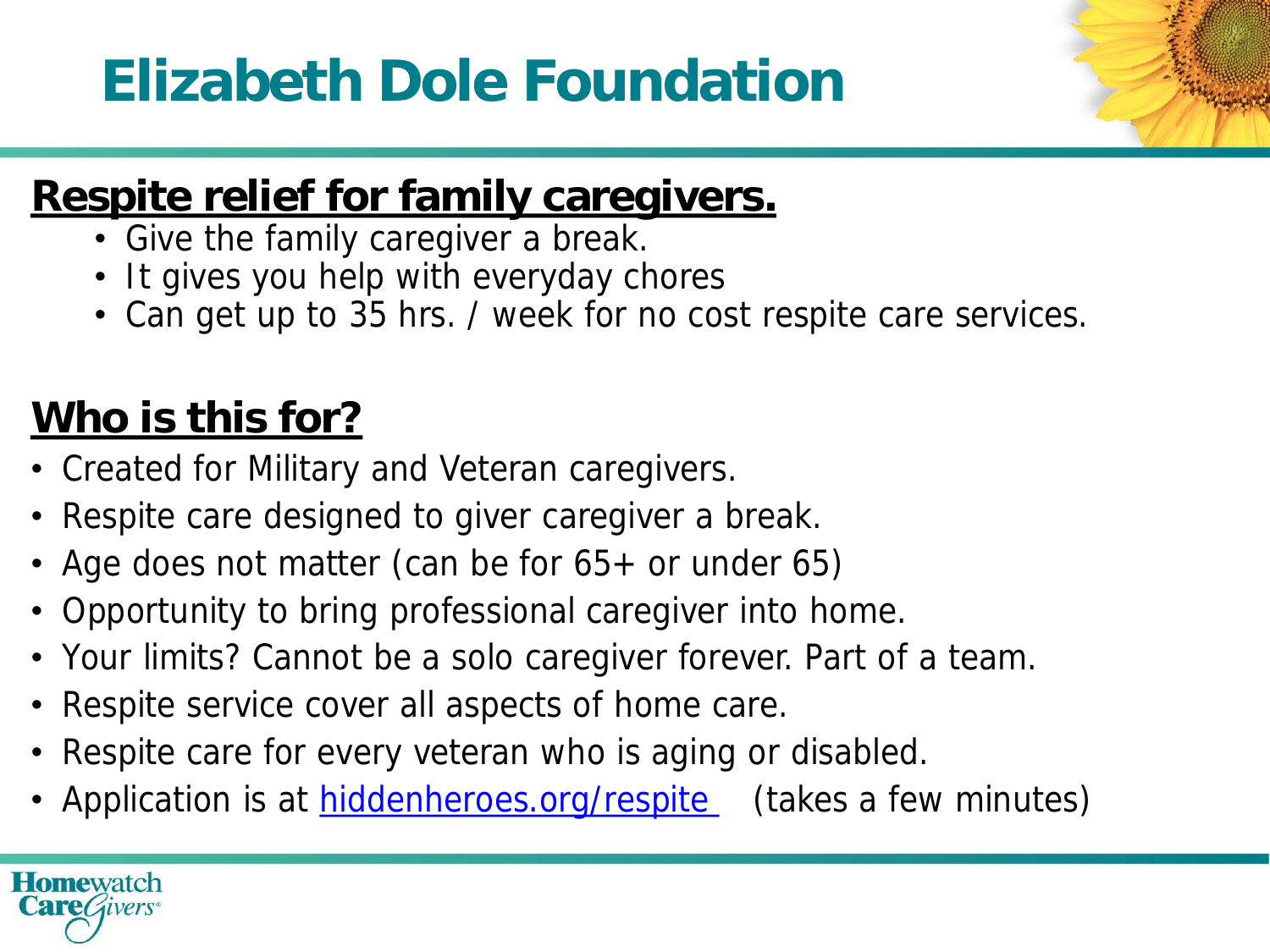# **Elizabeth Dole Foundation**

#### **What's Included?**

- Meals
- Transportation
- Companionship
- Medication Reminders
- Bathing
- Housekeeping
- Exercise
- Mobility
- Toileting
- Grooming

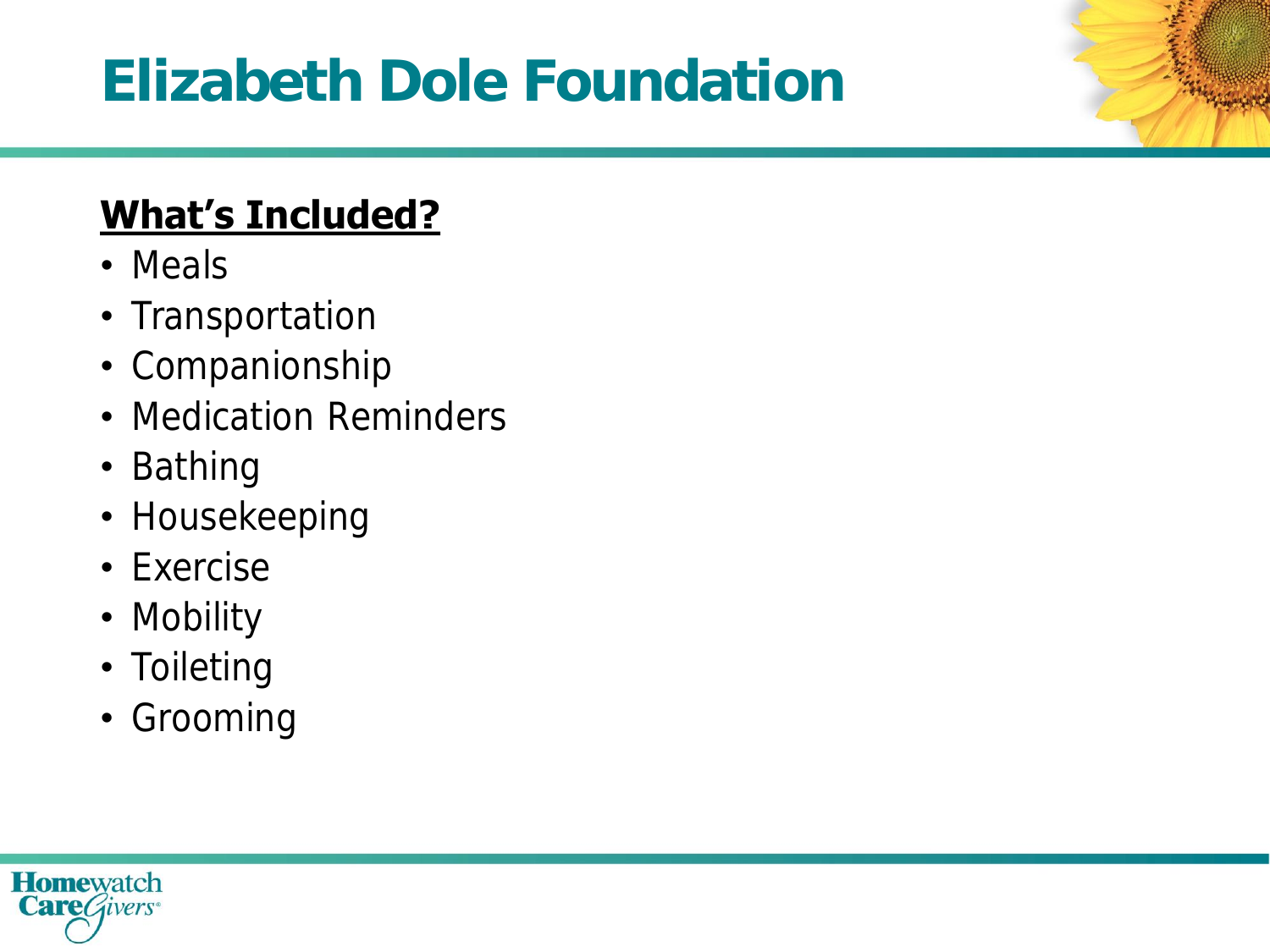## **Veterans Home**

#### **What's a Veterans Home:**

- WA state has 4 Veterans Home (Soldier's Homes). o Port Orchard and Orting are closest to us.
- Date back to the post-Civil War era when many states created them to provide shelter to homeless and disabled Veterans.
- State Veterans Homes are facilities that provide nursing home, domiciliary, or adult day care.
	- o Owned, operated and managed by state governments.
- To be a State Veterans Home the VA must formally recognize and certify a facility as a State Veterans Home.
- VA surveys all facilities each year to make sure they continue to meet VA standards.
- VA does not manage State Veterans Homes.

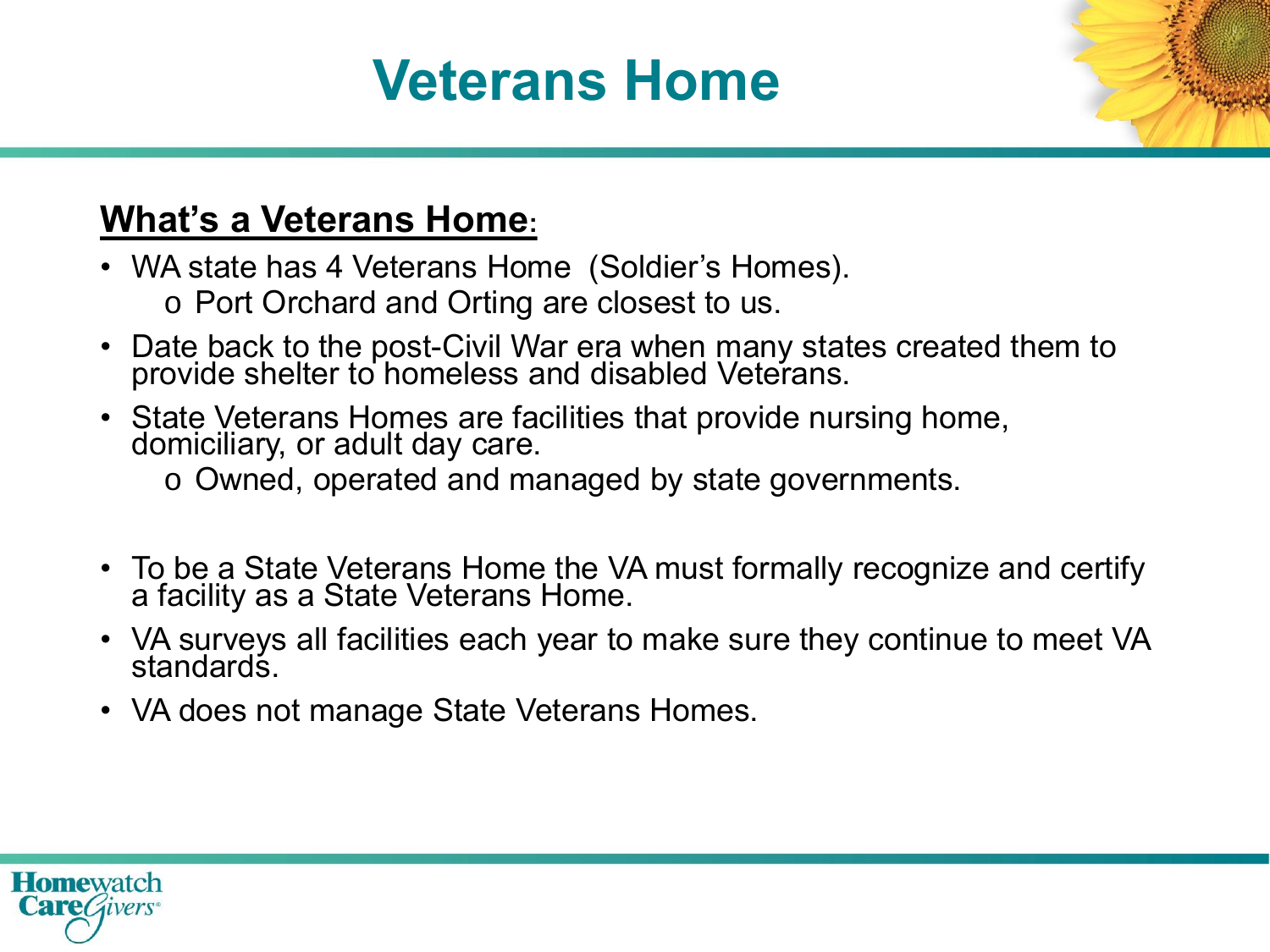## **Veterans Home**

#### **Eligibility:**

- All Washington State Veterans Homes are Medicare and Medicaid certified facilities.
- To be eligible for admission, applicants must meet the following criteria:
	- o Served at any time, in any branch of the United States Armed Forces including the National Guard;
	- o Received an honorable discharge;
	- o Reside in Washington State;
	- o Be the spouse of a resident or widow of an eligible veteran;
	- o Or be a Gold Star Parent who lost a child while serving in the armed forces.
- Veterans rated 70%-100% Service Connected Disabled, or whose service connected disability is the reason nursing care is needed, may have their nursing home care paid by the Federal VA.
- Veteran's Homes also accept Medicare, Medicaid, 3rd Party Insurance and Private Pay.

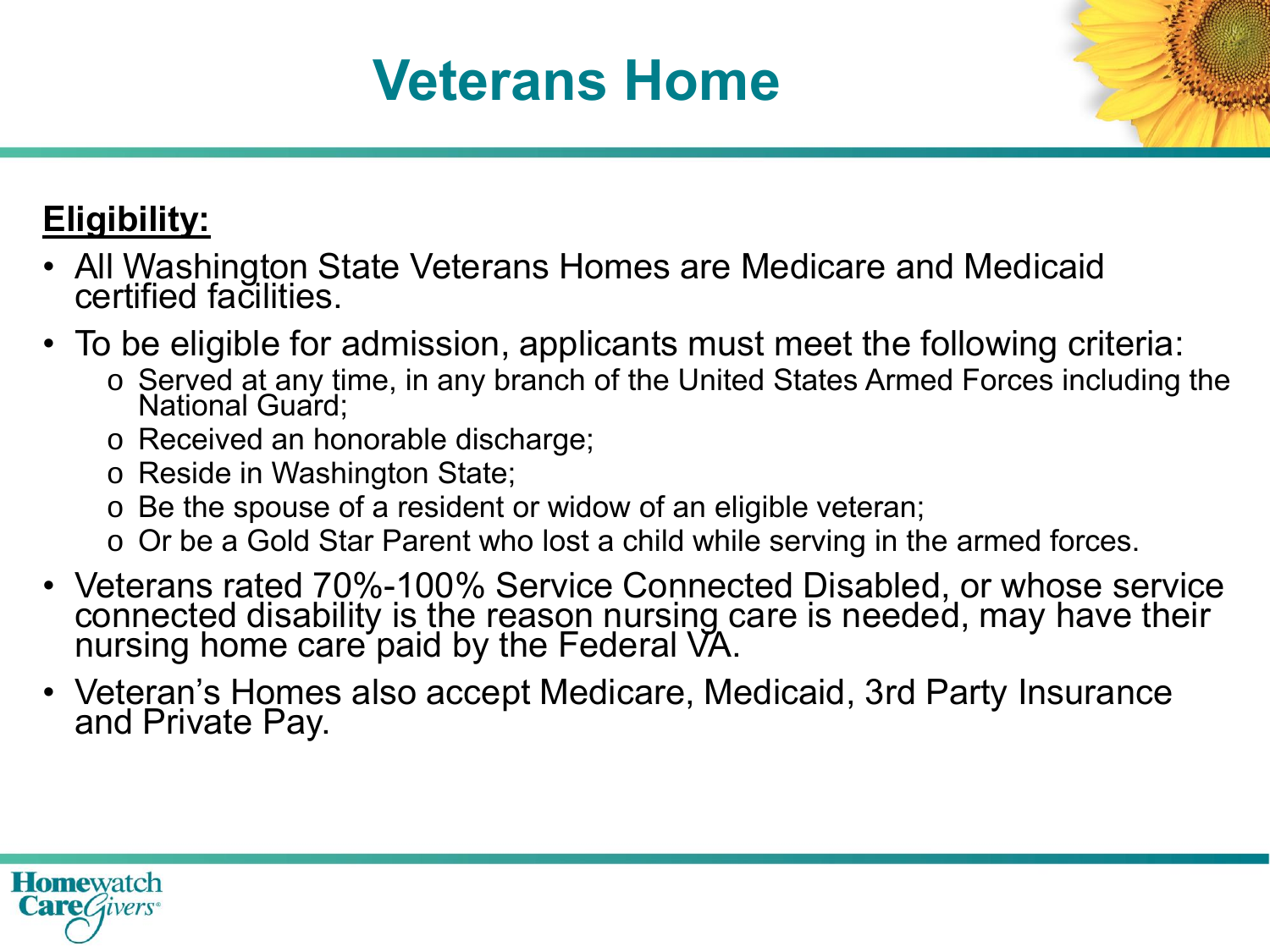# **Veteran Service Officers (VSO's)**

- Veteran Service Officers (VSOs) who work at VA regional offices can offer guidance.
- VSO's can answer questions about the benefits.
- VSOs volunteer throughout the U.S., frequently at hubs for veterans like
	- American Legion
	- Veterans of Foreign Wars (VFW)
	- AMVET's
	- DAV Disabled American Veterans.
- Veterans' organizations like the VFW, American Legion and DAV can provide information about benefit as well as free assistance to prepare an application.
- (www.vets.gov/pension/ is a good place to start.)

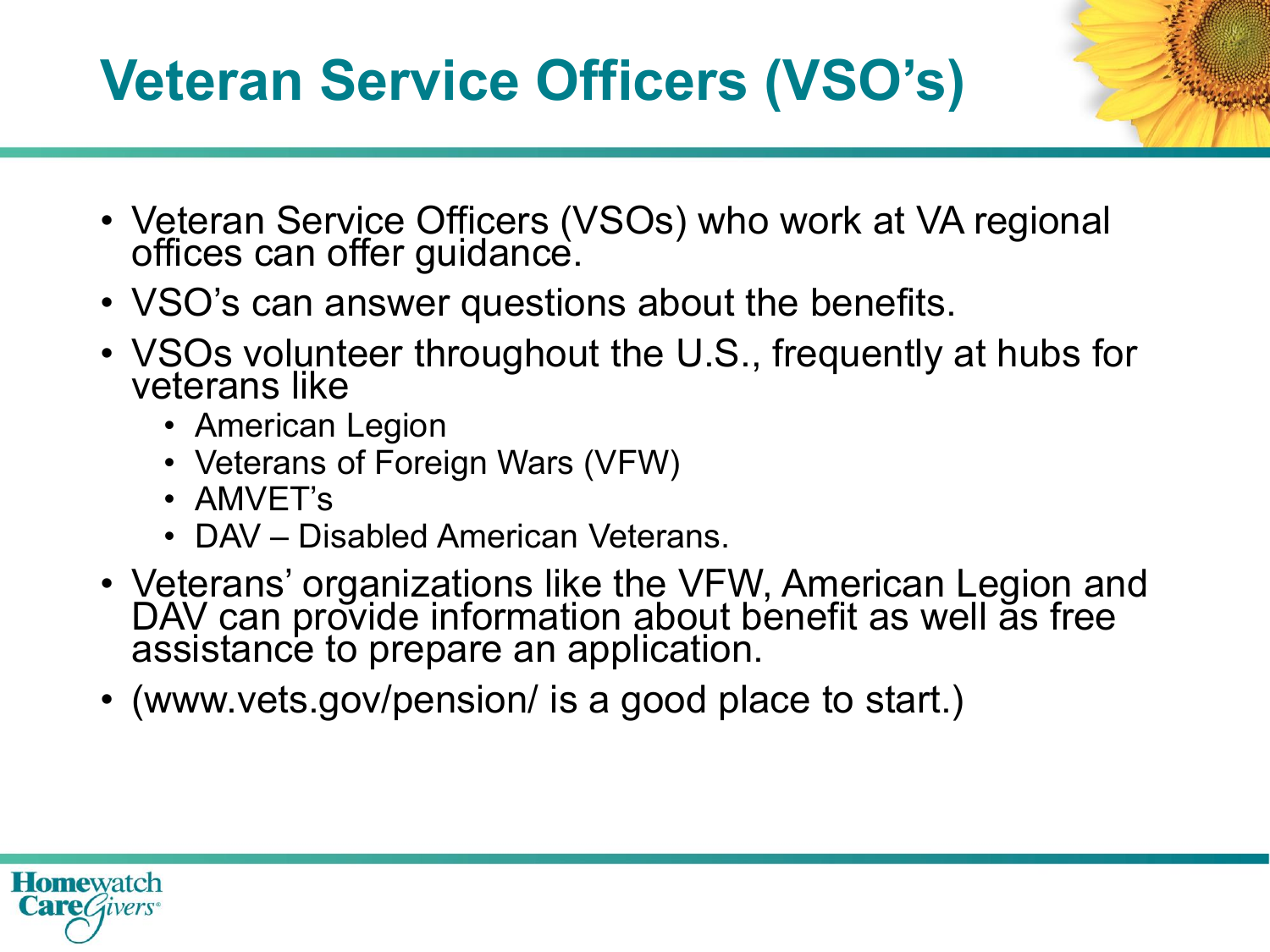# **Final Thoughts**

- VA H/HHA Program must be getting care from VA
- VA Aid & Attendance long time to qualify
- Elizabeth Dole Foundation New option, just getting started. Well funded.
- Veteran's Home  $-$  4 in WA. Take time to qualify.
- VSO's use them! Do not pay attorney's, private parties, etc. until you have worked with VSO's.
- Medicare and Medicare Advantage new options

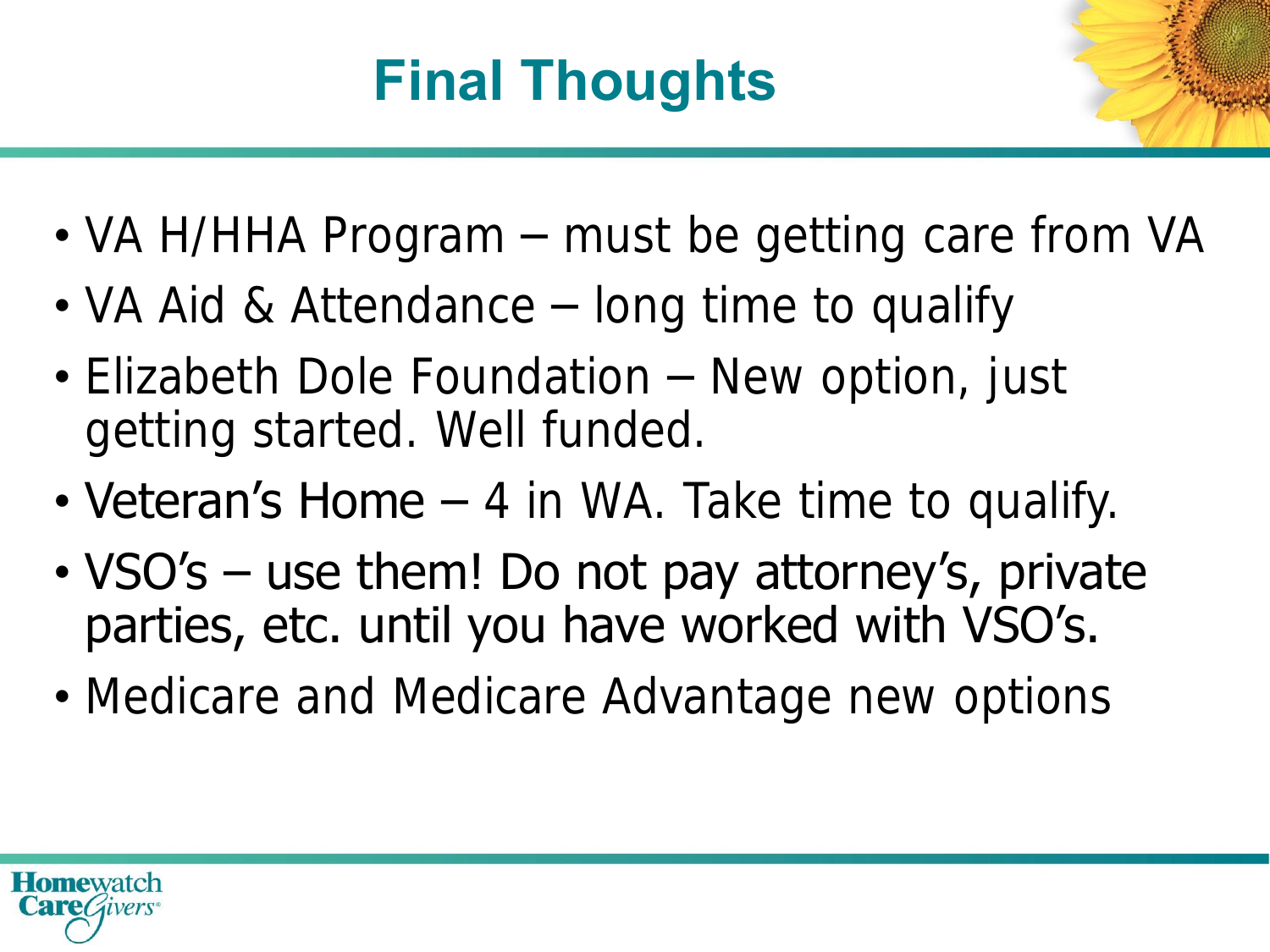# **Veteran Resources**

# **Questions ?**